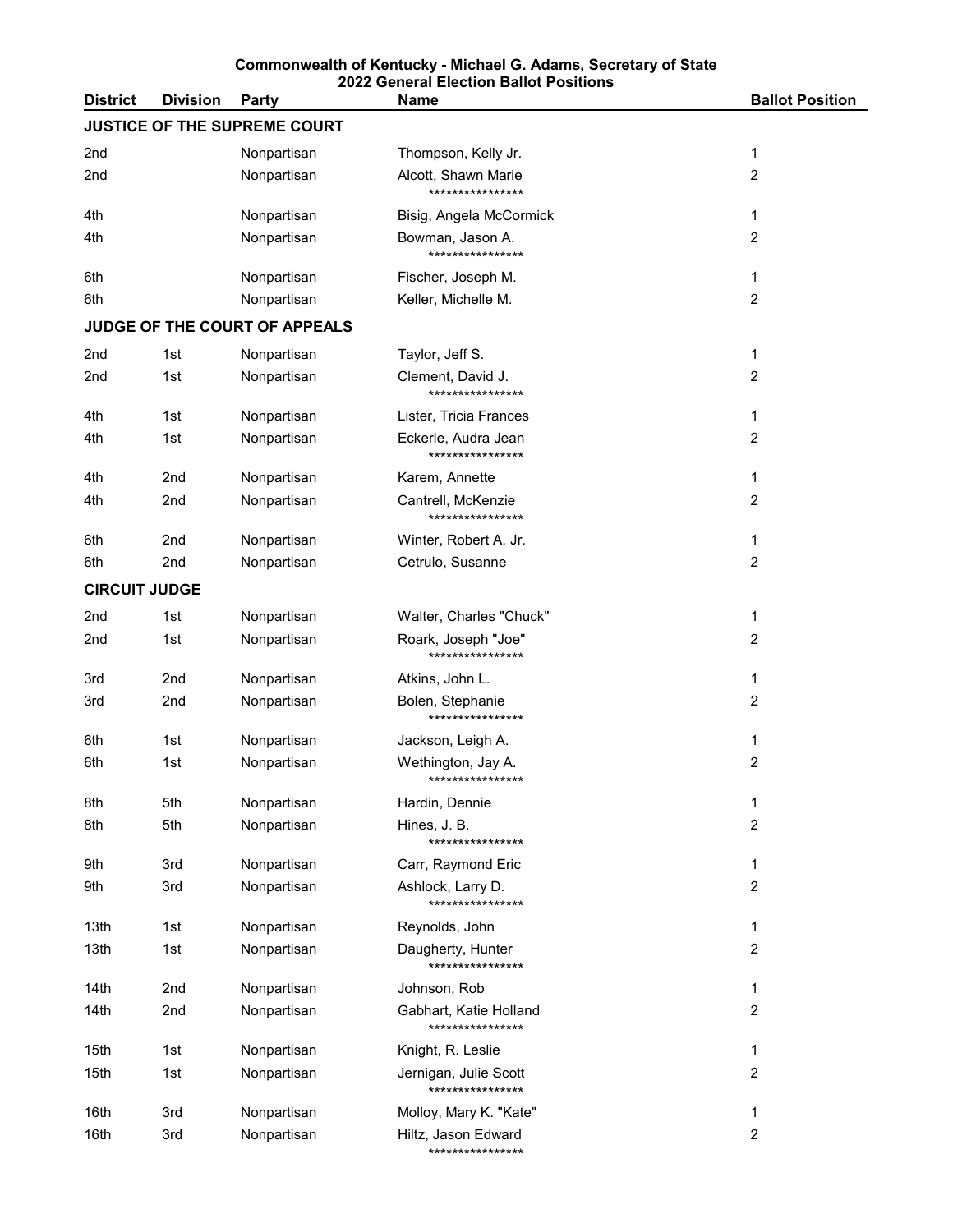| <b>District</b>       | <b>Division</b> | Party       | <b>Name</b>                                 | <b>Ballot Position</b> |  |
|-----------------------|-----------------|-------------|---------------------------------------------|------------------------|--|
| 19th                  |                 | Nonpartisan | Schumacher, Jeffrey                         | 1                      |  |
| 19th                  |                 | Nonpartisan | Baker, Delores Woods<br>****************    | 2                      |  |
| 21st                  | 2nd             | Nonpartisan | Davis, Elizabeth Haeberle                   | 1                      |  |
| 21st                  | 2nd             | Nonpartisan | Barber, David A.<br>****************        | 2                      |  |
| 22 <sub>nd</sub>      | 7th             | Nonpartisan | Minnifield, Diane                           | 1                      |  |
| 22nd                  | 7th             | Nonpartisan | Taylor, Jeffrey A.<br>****************      | 2                      |  |
| 24th                  | 2nd             | Nonpartisan | Holbrook, John Kevin                        | 1                      |  |
| 24th                  | 2nd             | Nonpartisan | Runyon, David Matt<br>****************      | 2                      |  |
| 25th                  | 5th             | Nonpartisan | Ward, David M.                              | 1                      |  |
| 25th                  | 5th             | Nonpartisan | Clouse, Kristin Jane<br>****************    | 2                      |  |
| 26th                  |                 | Nonpartisan | Hendrickson, Kent                           | 1                      |  |
| 26th                  |                 | Nonpartisan | Davenport, Karen S.<br>****************     | 2                      |  |
| 30th                  | 4th             | Nonpartisan | Haegele, Ebert                              | 1                      |  |
| 30th                  | 4th             | Nonpartisan | Kaelin, Julie<br>****************           | 2                      |  |
| 30th                  | 5th             | Nonpartisan | Davis, Tracy Evette                         | 1                      |  |
| 30th                  | 5th             | Nonpartisan | Shaw, Mary M.<br>****************           | 2                      |  |
| 30th                  | 7th             | Nonpartisan | Bellows, Melissa Logan                      | 1                      |  |
| 30th                  | 7th             | Nonpartisan | Shouse, Theodore "Ted"<br>****************  | 2                      |  |
| 30th                  | 9th             | Nonpartisan | Clay, Sarah                                 | 1                      |  |
| 30th                  | 9th             | Nonpartisan | Compton, Nichole T.<br>****************     | 2                      |  |
| 30th                  | 10th            | Nonpartisan | Gilbert, Dorislee                           | 1                      |  |
| 30th                  | 10th            | Nonpartisan | Morris, Patricia "Tish"<br>**************** | 2                      |  |
| 39th                  | 1st             | Nonpartisan | Adams, Cameron                              | 1                      |  |
| 39th                  | 1st             | Nonpartisan | Whisman, Lisa<br>****************           | $\overline{c}$         |  |
| 42nd                  | 1st             | Nonpartisan | Jameson, Jamie                              | 1                      |  |
| 42nd                  | 1st             | Nonpartisan | Moore, Andrea Lee<br>****************       | 2                      |  |
| 48th                  | 1st             | Nonpartisan | Bilby, Joe                                  | 1                      |  |
| 48th                  | 1st             | Nonpartisan | Shepherd, Phillip J.<br>****************    | 2                      |  |
| 57th                  | 1st             | Nonpartisan | Leveridge, Matthew                          | 1                      |  |
| 57th                  | 1st             | Nonpartisan | Gregory, Sara Beth                          | 2                      |  |
| <b>DISTRICT JUDGE</b> |                 |             |                                             |                        |  |
| 2nd                   | 2nd             | Nonpartisan | Mills, James                                | 1                      |  |
| 2nd                   | 2nd             | Nonpartisan | Hollowell, Chris<br>****************        | 2                      |  |
| 4th                   | 2nd             | Nonpartisan | Gilliam, Kim Poe                            | 1                      |  |
| 4th                   | 2nd             | Nonpartisan | Hardesty, Randall L.                        | $\overline{2}$         |  |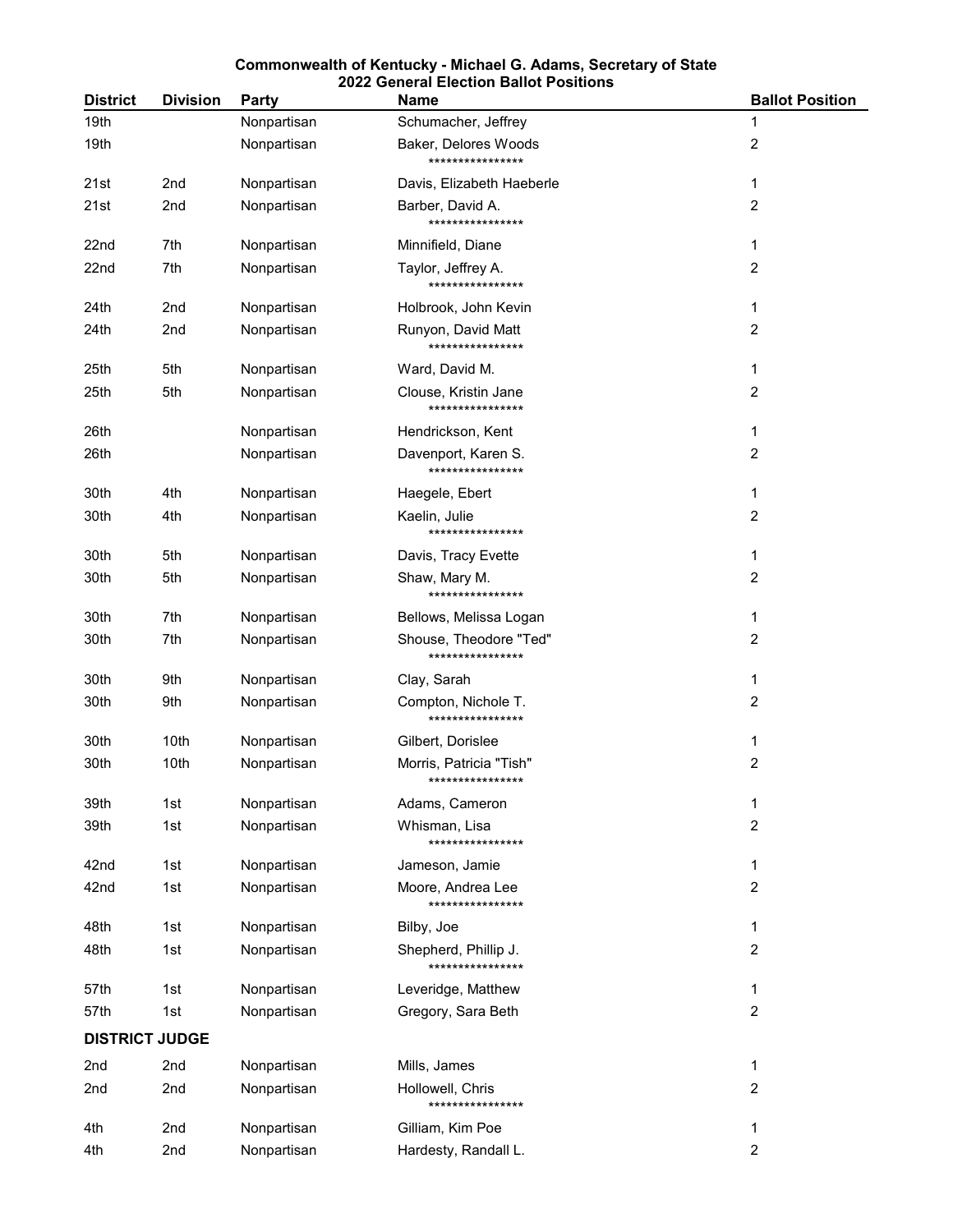|                  |                 |                            | <b>2022 General Election Ballot Positions</b> |                        |  |
|------------------|-----------------|----------------------------|-----------------------------------------------|------------------------|--|
| <b>District</b>  | <b>Division</b> | <b>Party</b>               | <b>Name</b><br>****************               | <b>Ballot Position</b> |  |
| 5th              |                 | Nonpartisan                | Willson, Charles A.                           | 1                      |  |
| 5th              |                 | Nonpartisan                | Leonard, Ben                                  | 2                      |  |
|                  |                 |                            | ****************                              |                        |  |
| 6th              | 3rd             | Nonpartisan                | Meyer, Shannon                                | 1                      |  |
| 6th              | 3rd             | Nonpartisan                | Payne, J. Nick<br>****************            | 2                      |  |
| 8th              | 1st             | Nonpartisan                | Beliles, J. Blake                             | 1                      |  |
| 8th              | 1st             | Nonpartisan                | Geoghegan, Kimberly                           | 2                      |  |
|                  |                 |                            | ****************                              |                        |  |
| 10th             |                 | Nonpartisan                | Clauson, William                              | 1                      |  |
| 10th             |                 | Nonpartisan                | McMahan, Teresa Renee<br>****************     | 2                      |  |
| 12th             | 1st             | Nonpartisan                | Fendley, Daniel                               | 1                      |  |
| 12th             | 1st             | Nonpartisan                | Ahrens, Ashley E.                             | 2                      |  |
|                  |                 |                            | ****************                              |                        |  |
| 14th             | 1st             | Nonpartisan                | Bevins, Bolton                                | 1                      |  |
| 14th             | 1st             | Nonpartisan                | Rich, William<br>****************             | 2                      |  |
| 16th             | 1st             | Nonpartisan                | Brannen, Chas                                 | 1                      |  |
| 16th             | 1st             | Nonpartisan                | Ruttle, Ann                                   | 2                      |  |
|                  |                 |                            | ****************                              |                        |  |
| 16th<br>16th     | 2nd<br>2nd      | Nonpartisan<br>Nonpartisan | Davis, Jamir<br>Easterling, Kenneth L.        | 1<br>2                 |  |
|                  |                 |                            | ****************                              |                        |  |
| 17th             | 2nd             | Nonpartisan                | Sizemore, Erin                                | 1                      |  |
| 17th             | 2nd             | Nonpartisan                | Steele, David R.<br>****************          | 2                      |  |
| 22nd             | 1st             | Nonpartisan                | Brooks, Shannon L.                            | 1                      |  |
| 22 <sub>nd</sub> | 1st             | Nonpartisan                | Gunther, Denotra<br>****************          | 2                      |  |
| 28th             | 1st             | Nonpartisan                | Gorski, Dylan                                 | 1                      |  |
| 28th             | 1st             | Nonpartisan                | Hardy, Benjamin "B.J."                        | 2                      |  |
|                  |                 |                            | ****************                              |                        |  |
| 28th             | 2nd             | Nonpartisan                | Slone, Katie Gregory                          | 1                      |  |
| 28th             | 2nd             | Nonpartisan                | LeMaster, Jerald Bryan<br>****************    | $\overline{2}$         |  |
| 30th             | 1st             | Nonpartisan                | Monarch, Emily Korfhage                       | 1                      |  |
| 30th             | 1st             | Nonpartisan                | Jones, Anthony                                | 2                      |  |
|                  |                 |                            | ****************                              |                        |  |
| 30th<br>30th     | 3rd<br>3rd      | Nonpartisan<br>Nonpartisan | Garvey, Kristina                              | 1<br>2                 |  |
|                  |                 |                            | Bowles, Kelly Ann<br>****************         |                        |  |
| 30th             | 4th             | Nonpartisan                | De La Guardia, Yvette                         | 1                      |  |
| 30th             | 4th             | Nonpartisan                | Holman, Lora Chisholm                         | 2                      |  |
| 30th             | 6th             | Nonpartisan                | ****************<br>Brown, Justin C.          | 1                      |  |
| 30th             | 6th             | Nonpartisan                | Langford, Lisa L.                             | 2                      |  |
|                  |                 |                            | ****************                              |                        |  |
| 30th             | 7th             | Nonpartisan                | McDonald, Megan                               | 1                      |  |
| 30th             | 7th             | Nonpartisan                | Fauver, Shannon Renee                         | 2                      |  |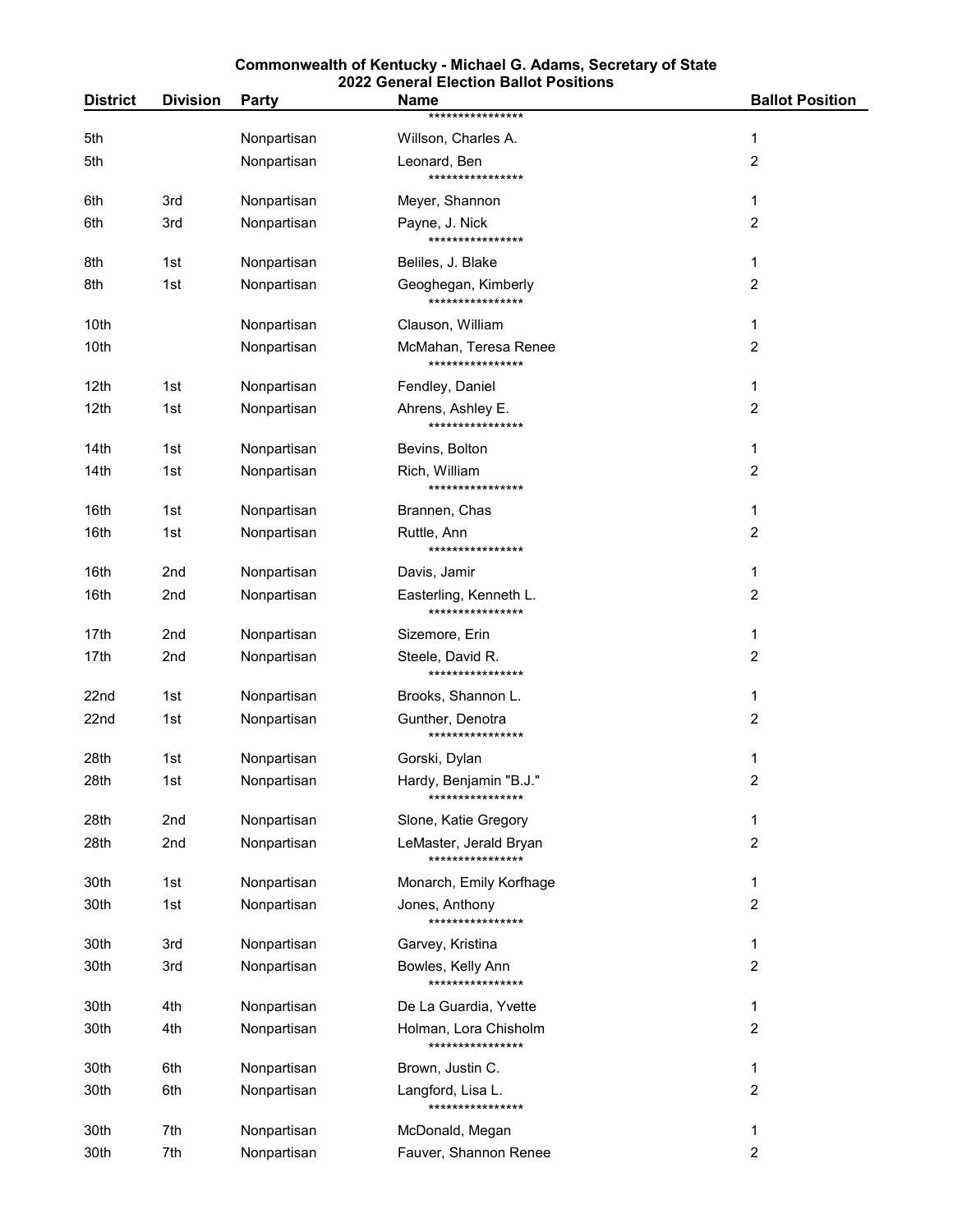| <b>District</b>                   | <b>Division</b> |              | <b>2022 General Election Ballot Positions</b><br><b>Name</b> | <b>Ballot Position</b> |  |
|-----------------------------------|-----------------|--------------|--------------------------------------------------------------|------------------------|--|
|                                   |                 | <b>Party</b> | ****************                                             |                        |  |
| 30th                              | 8th             | Nonpartisan  | Stone, Jessica                                               | 1                      |  |
| 30th                              | 8th             | Nonpartisan  | Faulkner, Karen<br>****************                          | 2                      |  |
| 30th                              | 9th             | Nonpartisan  | Dean, Kaitlin Smith                                          | 1                      |  |
| 30th                              | 9th             | Nonpartisan  | Hickerson, Tanisha Ann<br>****************                   | 2                      |  |
| 30th                              | 10th            | Nonpartisan  | Nicholson, Sara Michael                                      | 1                      |  |
| 30th                              | 10th            | Nonpartisan  | Garrison, R. Christian<br>****************                   | 2                      |  |
| 30th                              | 15th            | Nonpartisan  | Patton, Claudette                                            | 1                      |  |
| 30th                              | 15th            | Nonpartisan  | Wolford, Mary Jude<br>****************                       | 2                      |  |
| 31st                              | 2nd             | Nonpartisan  | Bradley, A. Brandis                                          | 1                      |  |
| 31st                              | 2nd             | Nonpartisan  | Green, Tyler<br>****************                             | 2                      |  |
| 32nd                              | 2nd             | Nonpartisan  | Reams, Devon                                                 | 1                      |  |
| 32nd                              | 2nd             | Nonpartisan  | Ruth, Anna H.<br>****************                            | 2                      |  |
| 33rd                              |                 | Nonpartisan  | Clemons, Sheila                                              | 1                      |  |
| 33rd                              |                 | Nonpartisan  | Goehring, B. Cody<br>****************                        | 2                      |  |
| 34th                              | 1st             | Nonpartisan  | Prewitt, Cathy E.                                            | 1                      |  |
| 34th                              | 1st             | Nonpartisan  | Reeves, Seth<br>****************                             | 2                      |  |
| 40th                              | 1st             | Nonpartisan  | Latham, Scarlett B.                                          | 1                      |  |
| 40th                              | 1st             | Nonpartisan  | Whittenburg, Lee S.<br>****************                      | 2                      |  |
| 45th                              |                 | Nonpartisan  | Stovall, Eric S.                                             | 1                      |  |
| 45th                              |                 | Nonpartisan  | Russell, Darris L.<br>****************                       | 2                      |  |
| 50th                              |                 | Nonpartisan  | Coontz, Stacy Elizabeth                                      | 1                      |  |
| 50th                              |                 | Nonpartisan  | Barsotti, Patrick F.<br>****************                     | 2                      |  |
| 51st                              | 2nd             | Nonpartisan  | Newman, Leslie M.                                            | 1                      |  |
| 51st                              | 2nd             | Nonpartisan  | Jefferson, Christopher Dee<br>****************               | $\overline{2}$         |  |
| 52nd                              |                 | Nonpartisan  | Robbins, Scott R.                                            | 1                      |  |
| 52nd                              |                 | Nonpartisan  | Powers, George Shannon<br>****************                   | 2                      |  |
| 53rd                              | 1st             | Nonpartisan  | Bullock, Linda Dixon                                         | 1                      |  |
| 53rd                              | 1st             | Nonpartisan  | Witt, Laura<br>****************                              | 2                      |  |
| 53rd                              | 2nd             | Nonpartisan  | Dutton, Donna                                                | 1                      |  |
| 53rd                              | 2nd             | Nonpartisan  | Cypert, Amanda Wills<br>****************                     | 2                      |  |
| 56th                              | 1st             | Nonpartisan  | Knoth, Brandon                                               | 1                      |  |
| 56th                              | 1st             | Nonpartisan  | Schalk, Matt                                                 | 2                      |  |
| <b>CIRCUIT JUDGE FAMILY COURT</b> |                 |              |                                                              |                        |  |

| 3rd | 4th | Nonpartisan | Demps, Katherine Hicks |  |
|-----|-----|-------------|------------------------|--|
|     |     |             |                        |  |